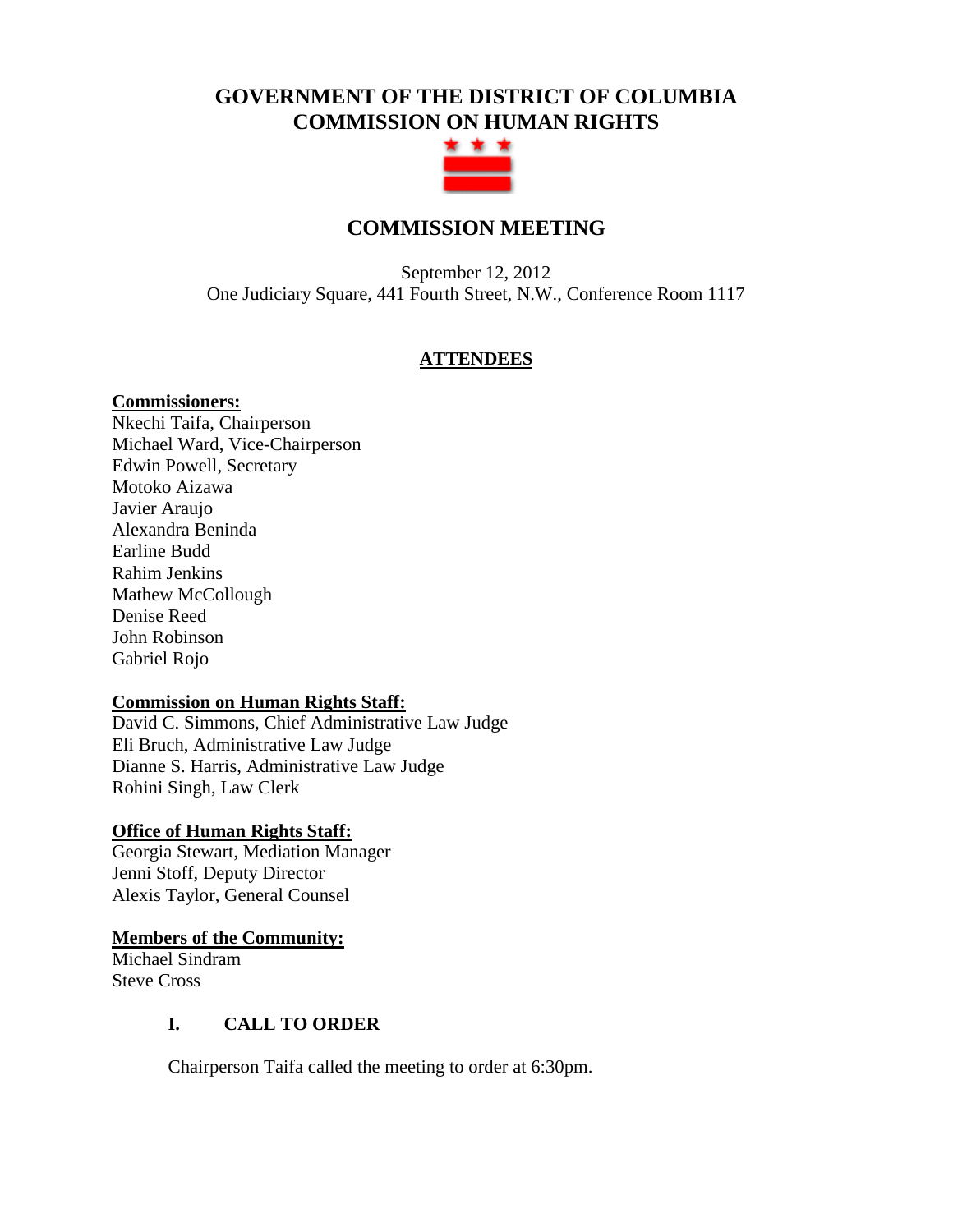## **II. ROLL CALL**

Twelve Commissioners were present at the meeting. Since at least eight Commissioners were present, a quorum was reached.

Chief Judge Simmons introduced members of the Commission and Office staff.

## **III. ADOPTION OF THE MINUTES FROM THE JULY MEETING**

The Commissioners adopted the minutes from the July Commission meeting.

## **IV. REPORT OF THE OFFICE OF HUMAN RIGHTS**

Jenni Stoff gave the report on behalf of the Office.

Ms. Stoff informed the Commissioners of four matters. First, OHR reached its investigation goal for this fiscal year. Second, the Commissioners are invited to attend an event scheduled for September 13<sup>th</sup> to showcases a new transgendered rights campaign. Third, Ms. Stoff provided an overview of an OHR case that has recently received media attention. Fourth, a Language Access Program campaign is underway and they may see various ads throughout the City.

## **V. REPORT OF THE COMMISSION ON HUMAN RIGHTS**

Chief Judge Simmons delivered the report of the Commission and presented an overview of its performance since the last Commission meeting.

The Commission currently has a docket of 17 Commission cases, 5 OHR cases and 4 CBX appeals. Additionally, the Commission has 3 cases involving attorney's fee petitions.

The Commission's fiscal year 2012 performance goals have been established. The end of the fiscal year is close and the Commission will likely meet or exceed all of its performance goals.

At this Commission meeting and Commission meetings in the future, a short training on issues pertaining to the D.C. Human Rights Act will be conducted.

Judge Dianne Harris recently returned from a two-week course at the National Judicial College in Reno, Nevada.

Erica Aiken and Leona Clark both have completed their clerkship with the Commission. The Commission has brought on a new law clerk for the fall semester, Rohini Singh.

## **VI. OLD BUSINESS**